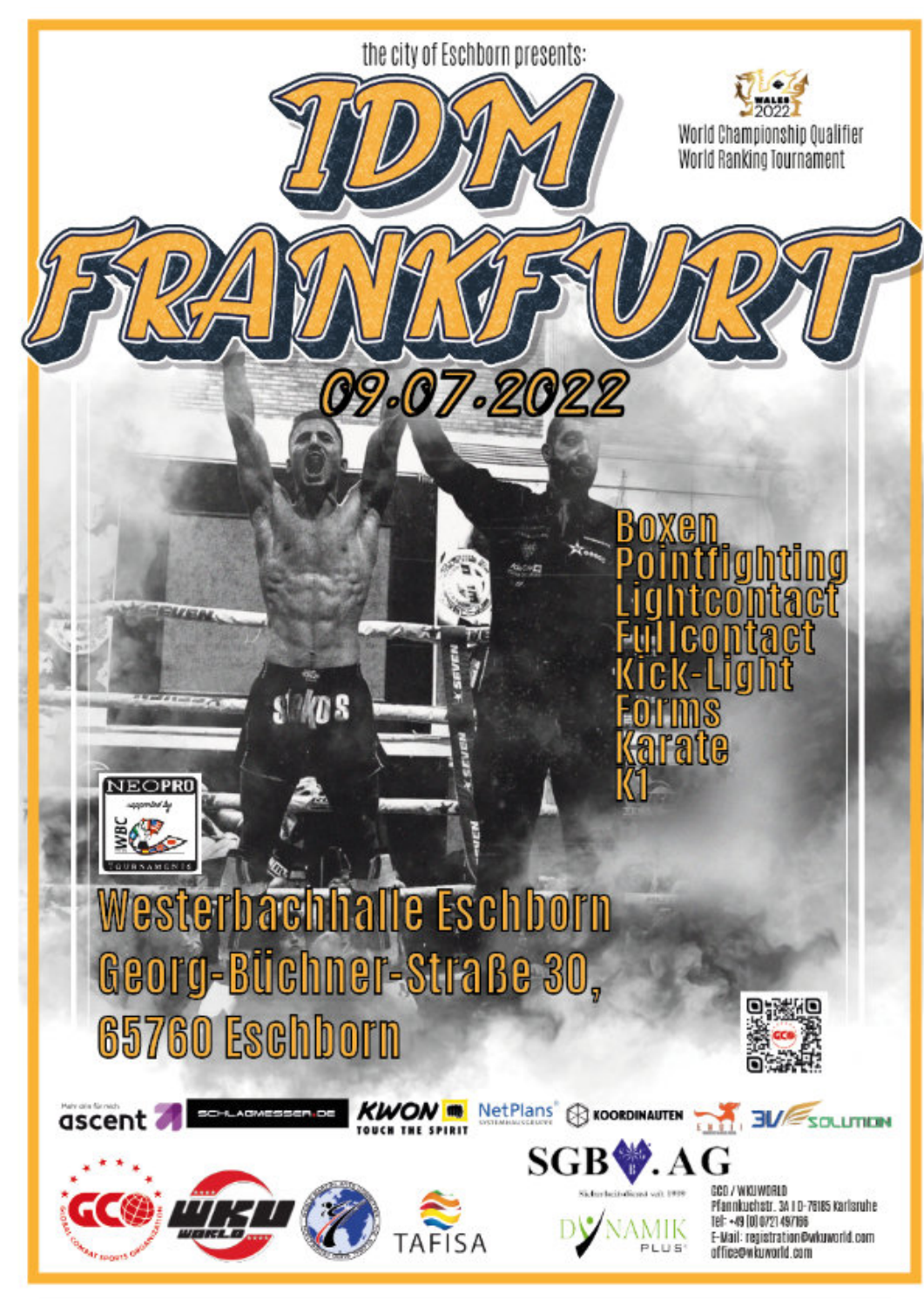

**Adress: Westerbachhalle Eschborn Georg-Büchner-Straße 30 65760 Eschborn General Information**





### PREMISE TO START

Every sportsman of each country or association has the opportunity to compete, if he posses a pass of his association including a validly label of this year and a proof of a medical examination inside the last 12 months.

Starting Fees GCO/WKUWORLD MEMBERS

**Pre-reigstration and Payment until 11.06.2022 24:00 Uhr! 25,-€ Pre-reigstration and Payment until 25.06.2022 24:00 Uhr! 30,-€ Pre-registration and Cash Payment on the Day of the Tournament until 02.07.2022 24:00 Uhr! 35,-€**

Non GCO/WKUWORLD Members: +10,00 € / first Start

Double starts: 15,00 € / additional start<br>Forms Team: 15.00 € / start. per Perso 15,00  $€$  / start, per Person (Two-person-Team) from 3 persons: 10,00 € / start / Person Pandas: 10,00 € / start Delayed registration: +10,00 € / start (Registration after 06.03.2022 24:00 Weight change:  $+10,00 \in C$  Change of weight (only if the weight on the pre-registration is not correct)

### **NO LATE REGISTRATION ON THE DAY OF THE TOURNAMENT ONLY ONLINE REGISTRATION**

### **GCO/WKUWORLD-RULES Equipment:**

**Pointfighting, Kick-Light, Karate Kumite and Lightcontact**: Kickboxing-pants and a T-Shirt optional a traditional Karate- or Tae-Kwon-Do-suit, shin guard, foot guard, suspensor, mouth guard, head guard, women and girls 13 years and older have to wear a breast-guard, open-hands for Pointfighting, 10 oz boxing- gloves for Lightcontact, short pants for Kick-Light

**Forms:** Applying to the performing style

**Karate:** Traditional White Gi, mouth guard, suspensor, guards on the ankles,

women and girls 13 years and older have to wear a breast-guard **Fullcontact / Kickboxing (K1 Rules):** Long Kickboxing-pants, foot Saturday: 08:00 - 10:00 Uhr guard, suspensor, mouth guard, head

guard, women a breast-guard, 10 oz boxing- gloves, shin guard. Kickboxing: Short Kickboxing-pants, foot guard, , shin guard or instep shin protector, mouth quard, head quard, women a breastguard.

**Muay Thai Full Rules (only men)** Short pants, shin protector, mouth guard, head guard, elbow protectors.

#### **Thai Boxing or MMA Shorts for Kick-Light!**

**Medical Check:** For a medical check at the event hall, there will be a doctor. Fee of € 50,00/ examination.

**Badge:** Every WKU - Member has to bring along his WKU - Badge!

**Trophäen: Trophies** and Certificates for first, second and third places

**Liability:** Non-warranty clause of the promoter and the WKUWORLD. **Catering:** Food and drink will be provided.



**PRE-REGISTRATION:**

**The coach is supposed to pre-register the competitors with the Excel-sheet. You have to announce your estimated weight!**

### **Day of the Tournament:**

Delayed registered fighters will get a new starting sheet. Who withdraws his paid start because of injury will receive a refund of 10,- $\epsilon$ 

### **Weigh-in and check of fighting-passes:**

The starting stickers are distributed to the competitors immediately.

### **If at the weigh-in the estimated weight is incorrect:**

- •Change of category, please inform the WKU-Event-Team
- •Payment of 10,00 € for the catgory change

•New starting stickers will be printed and distrubed to the competitior

WKUWORLD / PFANNKUCHSTR.3A / D-76185 KARLSRUHE **Tel.: +49 (0) 721- 49 71 66 E-Mail: registration@wkuworld.com**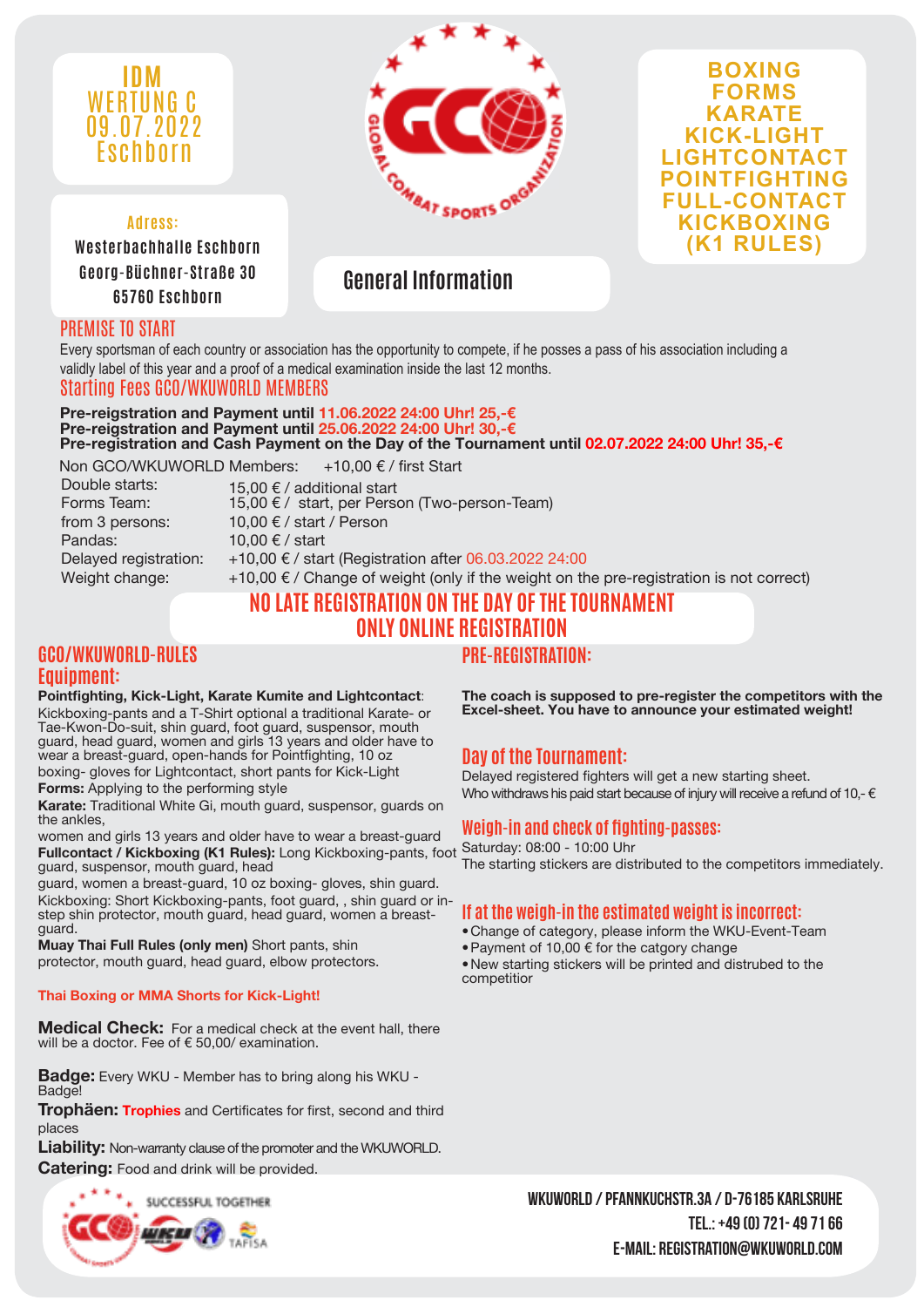

### **Adress:**

**Westerbachhalle Eschborn Georg-Büchner-Straße 30 65760 Eschborn**



### **BOXING FORMS KARATE KICK-LIGHT LIGHTCONTACT POINTFIGHTING FULL-CONTACT KICKBOXING (K1 RULES)**

## **Weight and Age Divisons**

### **Abbreviations:**

Pointfighting=**PF** Lightcontact=**LC** Kickboxing K1 Rules=**KB** Fullcontact=**FC** Thai Boxen=**TB Boxing=BO according to WBC NEO PRO/ RULES** Kick-Light=**KL** Karate Kumite=**KK**

#### **Forms-Categories:**

**TS**=Traditional-Style **HS**=Hardstyle **KS**=Koreanstyle **WM**=Weapons-with-music **WT**=Weapons-no-music **KT**=Karate-Traditional **KW**=Karate-Weapons **SS**=Softstyle **FS**=Freestyle **TF**=Team-Freestyle **TT**=Team-Traditional

#### **POINTFIGHTING / LIGHTCONTACT / KICK-LIGHT / KARATE**

Boys-Kids – 12 Years: -25kg/-30kg/-35kg/-40kg/-45kg/- 50kg/+50kg Girls-Kids – 12 Years: -25kg/-30kg/-35kg/-40kg/-45kg/- 50kg/+50kg Juniors- Boys 13 to 14 yrs old -45 kg/-50 kg/-55 kg/-60kg/-65kg/+65kg Juniors - Girls 13 to 14 yrs old -45 kg/ -50 kg/ -55kg/ -60kg/ +60 Kg Teens - Boys 15 to 17 yrs old -55kg/ -60kg/ -65kg/ -70kg/ -75kg/ +75 kg Teens - Girls 15 to 17 yrs old -50kg/ -55kg/ -60kg/ -65kg/ +65 kg Men: -60kg/-65kg/-70kg/-75kg/-80kg/-85kg/-90kg/+90kg Women: -50kg/-55kg/-60kg/-65kg/-70kg/ +70kg Women Veteran +35 Years: -65kg/-70kg/+70kg Men Veteran +35 Years: -75kg/-85kg/+85kg Women Veteran +45 Years: -70kg/+70kg Men Veteran +45 Years: -75kg/-85kg/+85kg

### **Extra:**

Panda Pointfighting Girls & Boys Panda Lightcontact Girls & Boys Pointfighting Seniors Men +55 Years over: Pointfighting Seniors Women +55 Years over: Open



### **FORMS**

Boys/Girls Panda Boys/Girls Kids -12 Years: HS, SS, FS, KS, WM, WT, KT, KW, TT ,TF Boys/Girls Juniors 13–14 Years: HS, SS, FS, KS, WM, WT, KT, KW, TT ,TF Boys/Girls Teens 15 to 17 Years: HS, SS, FS, KS, WM, WT, KT, KW, TT ,TF Women/Men: HS, SS, FS, KS, WM, WT, KT, KW, TT ,TF Women/Men Veteran +35 Years: TS, FS, KW,WM, WT, KT Women/Men Veteran +45 Years: WT, TS, KT, KW

### **FULLCONTACT & KICKBOXING (K1 Rules)**

Teens Girls 15-17 Years: -50kg/-55 kg/-60kg/-65kg/+65kg Teens Boys 15-17Years: -55kg/-60kg/-65kg/-70kg/75kg/- 80kg/-85kg/+85kg Women: -50kg/-55kg/-60kg/-65kg//-70kg +70kg Men: -60kg/-65kg/-70kg/-75kg/-80kg/-85kg/-90kg/+90kg

### **Men's Thaiboxen**

Men: -60kg/-65kg/-70kg/-75kg/-80kg/-85kg/-90kg/ +90kg

### **BOXING**

Men: -55kg, -62kg, -69kg, -76kg, -83kg, -90kg, +90kg Women: -55kg, -62kg,-69kg, +69kg

WKUWORLD / PFANNKUCHSTR.3A / D-76185 KARLSRUHE **Tel.: +49 (0) 721- 49 71 66 E-Mail: registration@wkuworld.com**